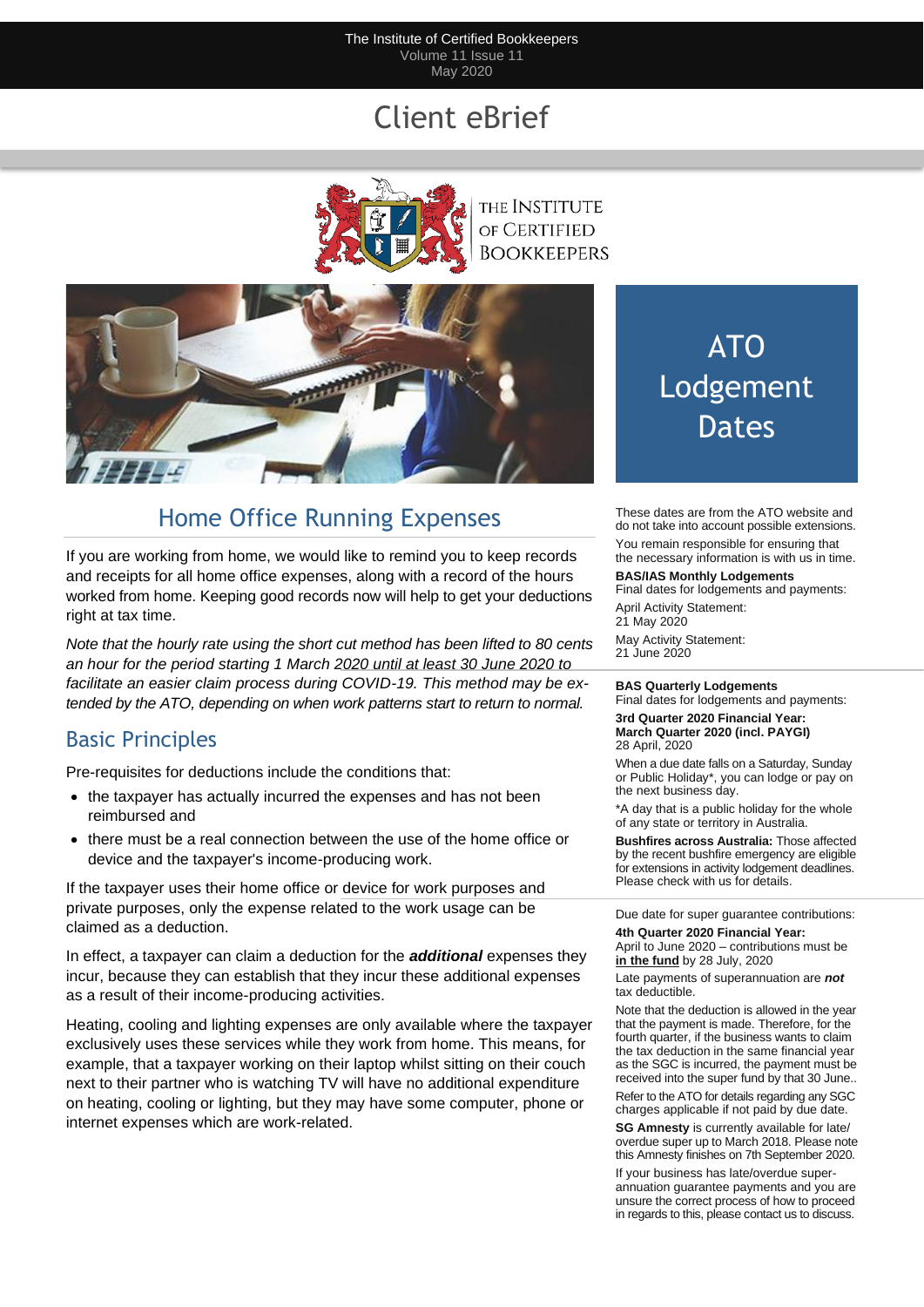## Special Rules for Home Office Running Expenses

Taxpayers can calculate their home office running expenses by:

- keeping records and written evidence to determine their work-related proportion of actual expenses incurred or
- use a rate of 52 cents per hour effective from 1 July 2018.

**Note:** You can claim a deduction of 80 cents for each hour you work from home **due to COVID-19**. The ATO under*stands that tracking these expenses can be challenging at this time. They will accept a temporary simplified method (or shortcut method) of calculating additional running expenses for the period starting 1 March 2020 until at least 30 June 2020. This method may be extended by the ATO, depending on when work patterns start to return to normal.*

Taxpayers who use the rate per hour method to claim a deduction for home office running expenses only need to keep a record to show how many hours they work from home. They can do this over the course of the year, or if their work from home hours are regular and constant, by keeping a record for a representative four-week period.

This method incorporates all of the items that a taxpayer can claim as a home office running expense including lighting, heating, cooling, cleaning costs, and decline in value of home office items such as furniture and furnishings in the area used for work.



## Explaining the Monthly JobKeeper Claim Form

### Submission of the Claim Form

The submission of the Monthly Form on the ATO website is:

- An approved form, in Law, and therefore you MUST be authorised to lodge and have a Client Declaration
- The Claim form an employer will NOT be paid unless they lodge this monthly form
- April report must be lodged by 31 May

May report: The law requires it to be lodged in 7days unless the Commissioner allows longer. We have requested the end of the following month is reasonable.

### GST Turnover

ATO have now advised that the GST Turnover fields on the monthly report should be:

"Entities should make a genuine effort to calculate and report current and projected GST turnover. If you later identify errors in the calculation, you will not be required to re-report to the ATO.

"If the error is related to employee details or payments made, and will impact the amount of the JobKeeper payment(s), the employer/agent will need to call the call centre. There is no online amendment capability."

They have also advised that the GST turnover is to be calculated on the SAME basis as the decline in turnover test was calculated.